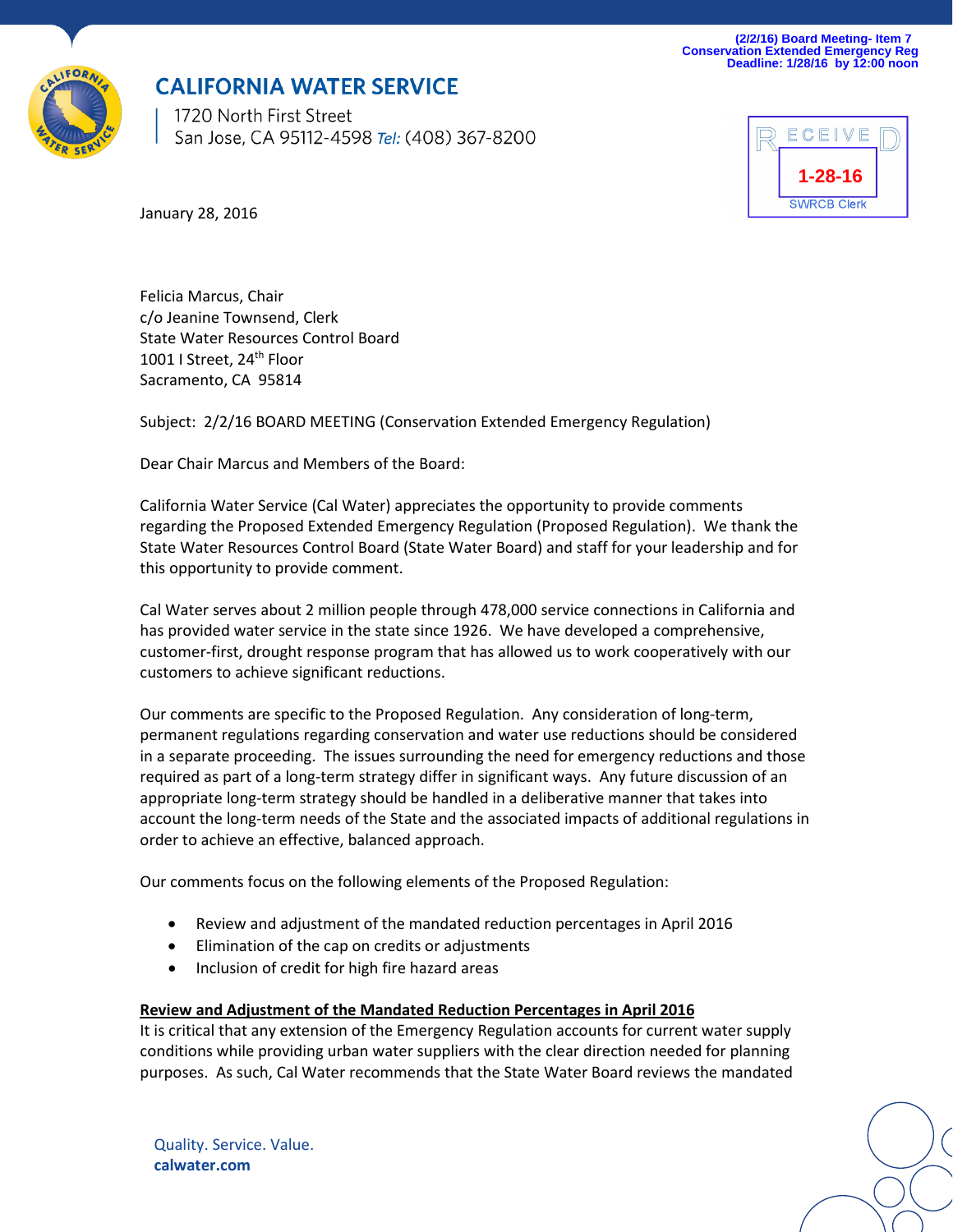

# **CALIFORNIA WATER SERVICE**

reduction percentages in April 2016 and puts in place a mechanism that is tied to the April 2016 snowpack report and primary State reservoirs to adjust reduction requirements, accordingly.

Improvement in water supply conditions may allow for a downward adjustment to the State reduction goal, with related downward adjustments to the reduction requirements of individual water suppliers. It is important that the reduction requirements continue to reflect current water supply conditions in order to ensure that residents and stakeholders have confidence in the process and requirements.

We are supportive of a method similar to that proposed by the California Water Association in its comment letter. By implementing this approach, suppliers would have the opportunity to maximize planning efforts, develop an appropriate implementation schedule, and pursue communication to customers in a manner that is most impactful and cost-effective.

### **Elimination of the Cap on Credits or Adjustments**

In the Proposed Regulatory Framework, staff recommended "that all credits and adjustments be capped to allow a maximum of a four percentage point decrease to any individual water supplier's conservation standard (tier)."

The Proposed Regulation increases this cap on credits and adjustments to a maximum of an eight percentage point decrease.

We would reiterate the position provided in our previous comments on the Proposed Regulatory Framework that an individual water supplier should not be limited to a portion of its adjustment, simply because it may be impacted by multiple elements such as climate and growth. Cal Water recommends that this cap be removed to provide the full, appropriate adjustments for water suppliers that meet the criteria established for the adopted credits and adjustments.

### **Inclusion of Credit for High Fire Hazard Areas**

Executive Order B-36-15, issued by Governor Brown on November 13, 2015, recognizes the significant risk of wildfire during this drought emergency.

WHEREAS wildfires have damaged critical infrastructure, including power plants, and hundreds of thousands of acres are and continue to be vulnerable to debris and mudslides due to scarring from significant wildfires in recent years; and

WHEREAS the magnitude of the severe drought conditions and wildfires continues to present threats beyond the control of the services, personnel, equipment, and